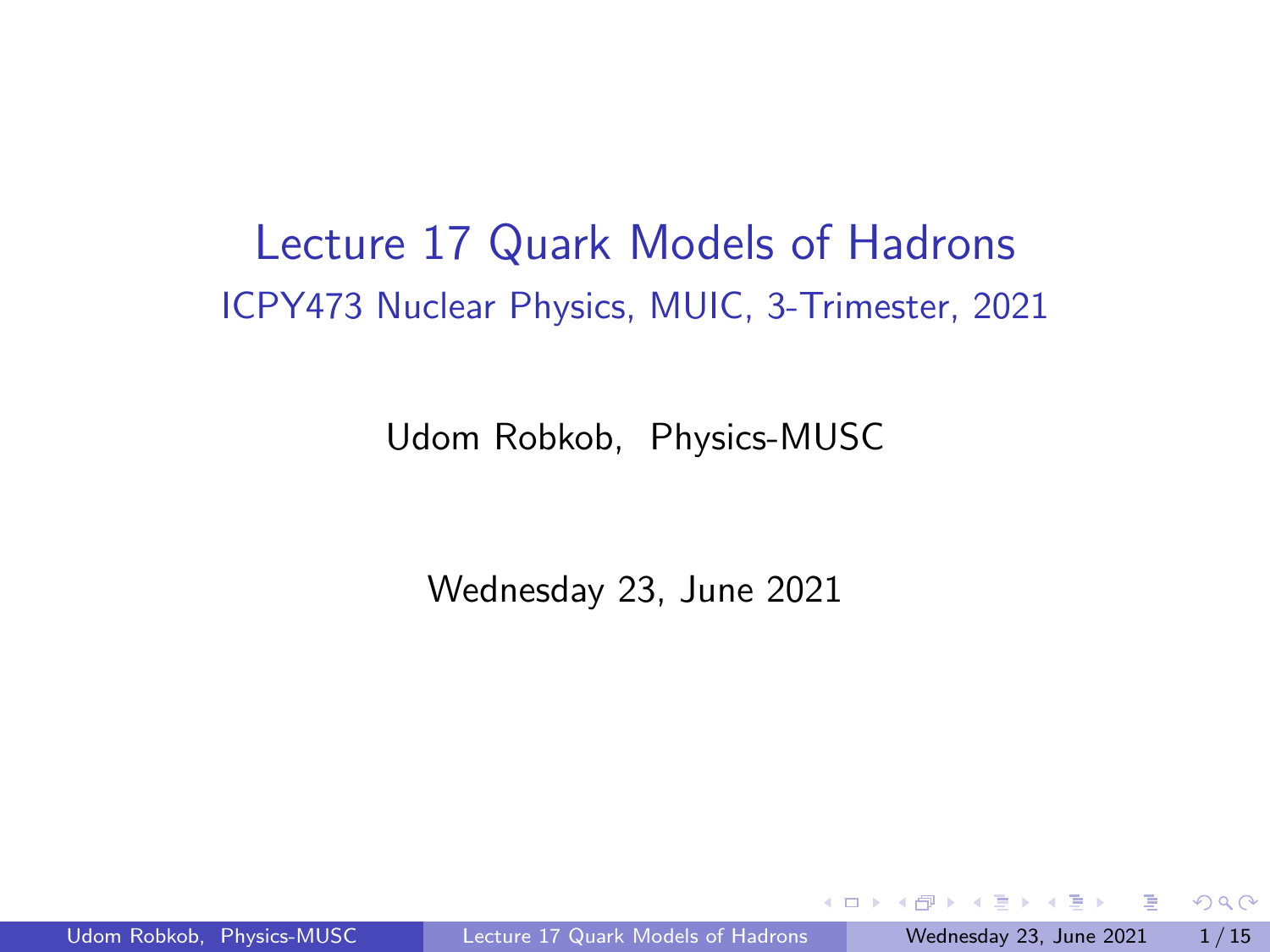# <span id="page-1-0"></span>Today Topics

- Symmetry group algebra
- $\bullet$  su(2) models
- $\bullet$  su(3) models
- Quark colors

Ξ

**ALC** 

4 0 8

4 同 ト

 $QQ$ 

目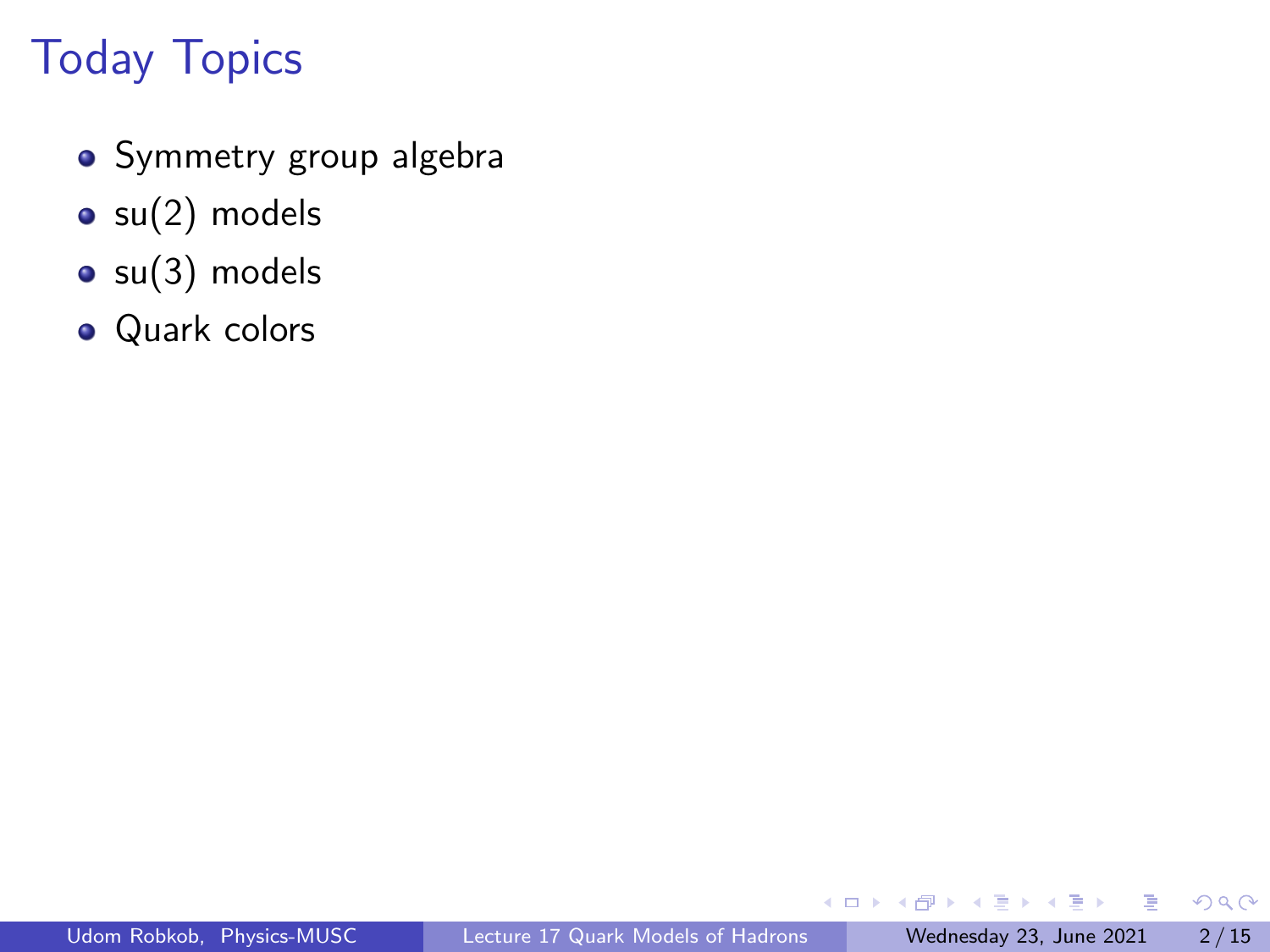### <span id="page-2-0"></span>Symmetry group algebra

We first determine symmetry group algebra. Using example of SO(3) group, a rotational group of generators  $\{L_x, L_y, L_z\}$ . This group underline rotational symmetry in three dimensions. The so(3) algebra is

$$
[L_x, l_y] = i\hbar L_z, [L_y, L_z] = i\hbar L_x, [L_z, L_x] = i\hbar L_y
$$
  
\n
$$
\rightarrow L^2 = L_x^2 + L_y^2 + L_z^2, L^{\pm} = L_x \pm iL_y
$$
  
\n
$$
[L^2, L_i] = 0, (i = x, y, z) [L_z, L^{\pm}] = \pm L^{\pm}, [L^+, L^-] = 2\hbar L_z
$$
  
\n
$$
L^2 |l, m \rangle = l(l+1)\hbar^2 |l, m \rangle, L_z |l, m \rangle = m\hbar |l, m \rangle
$$
  
\n
$$
L^{\pm} |l, m \rangle = \hbar \sqrt{l(l+1) - (m \pm 1)} |l, m \pm 1 \rangle
$$

where  $l = 0, 1, 2, ...$  and  $m = -l, -(l - 1), ..., (l - 1)$ , with multiplicity of  $2l + 1$ .

• For example of  $l = 1, m = -1, 0, 1$ , and matrix representations

L <sup>2</sup> = 2~ 2 1 0 0 0 1 0 0 0 1 , <sup>L</sup><sup>z</sup> <sup>=</sup> <sup>~</sup> 1 0 0 0 0 0 [0](#page-3-0) [0](#page-2-0) [−](#page-0-0)[1](#page-14-0)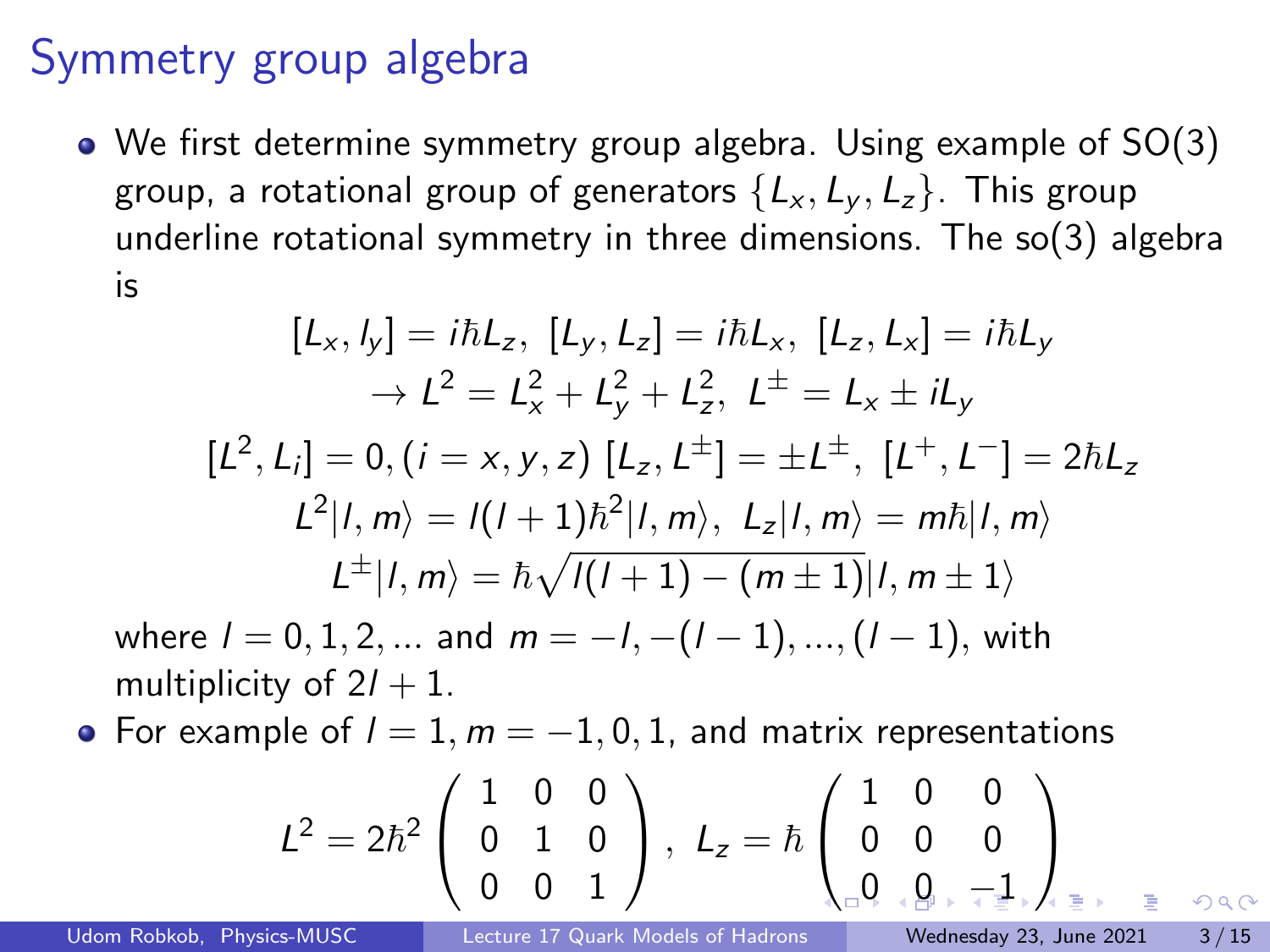<span id="page-3-0"></span> $\bullet$   $j = 1$  matrix representations (cont.)

$$
L_x = \frac{\hbar}{\sqrt{2}} \begin{pmatrix} 0 & 1 & 0 \\ 1 & 0 & 1 \\ 0 & 1 & 0 \end{pmatrix}, L_y = \frac{\hbar}{\sqrt{2}i} \begin{pmatrix} 0 & 1 & 0 \\ -1 & 0 & 1 \\ 0 & -1 & 0 \end{pmatrix}
$$

$$
\rightarrow L^+ = \sqrt{2}\hbar \begin{pmatrix} 0 & 1 & 0 \\ 0 & 0 & 1 \\ 0 & 0 & 0 \end{pmatrix}, L^- = \sqrt{2}\hbar \begin{pmatrix} 0 & 0 & 0 \\ 1 & 0 & 0 \\ 0 & 1 & 0 \end{pmatrix}
$$

- Note that  $L^2$  is called *Casimir operator: C*, since it commutes to all other operators, and  $L_z$  has diagonal matrix representation, it represents set of available states for each *I*.  $L^{\pm}$  are called *ladder* operators.
- Weight diagram, to represent  $L_z$



 $\Omega$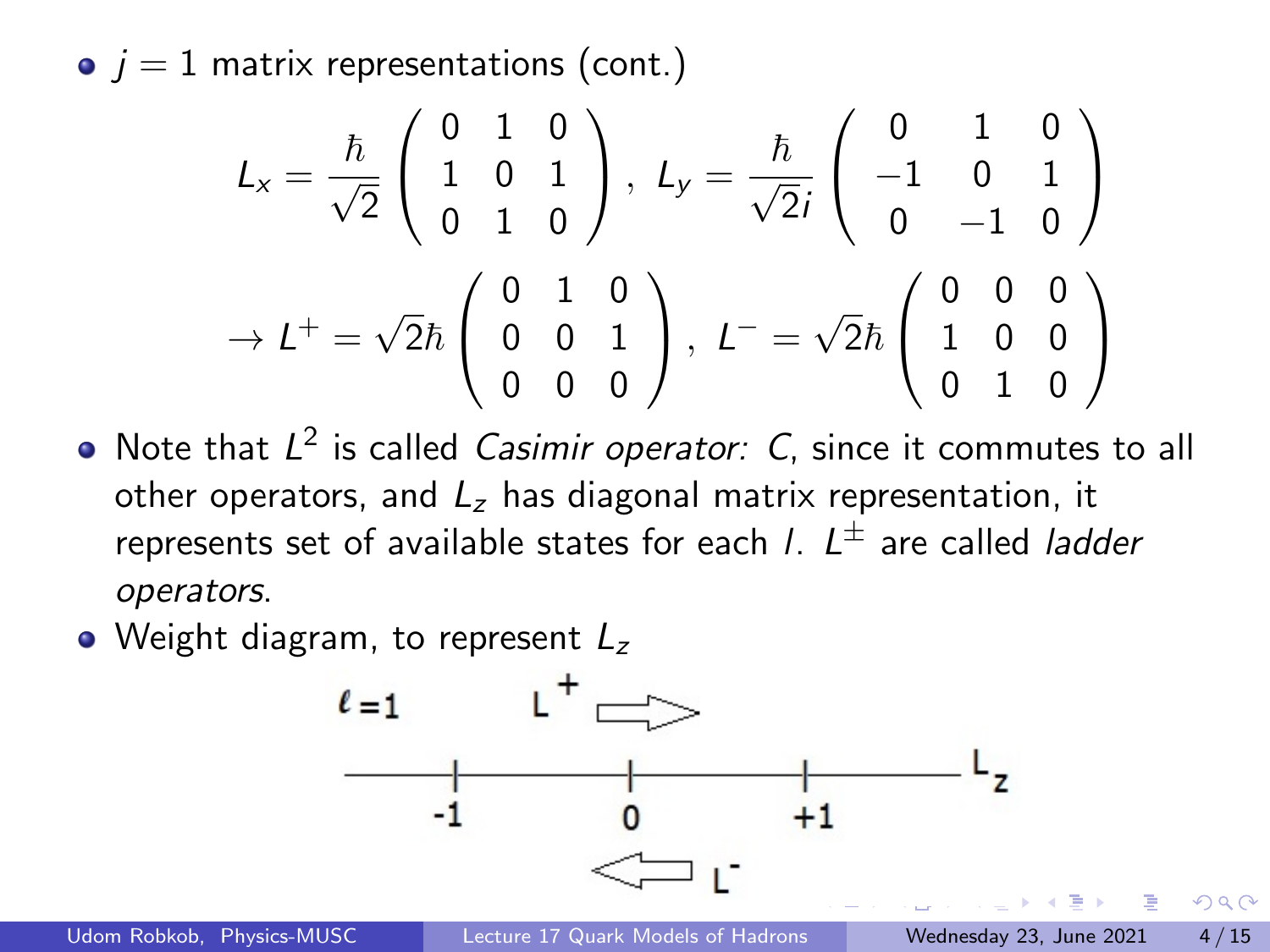<span id="page-4-0"></span> $\bullet$  su(2) algebra

$$
t^{a} = \frac{1}{2}\sigma^{a}, \quad a = 1, 2, 3 \qquad (1)
$$

$$
\sigma^{1} = \begin{pmatrix} 0 & 1 \\ -1 & 0 \end{pmatrix}, \quad \sigma^{2} = \begin{pmatrix} 0 & -i \\ i & 0 \end{pmatrix}, \quad \sigma^{3} = \begin{pmatrix} 1 & 0 \\ 0 & -1 \end{pmatrix} \qquad (2)
$$

$$
\rightarrow C = t^{2} = \frac{3}{4} \begin{pmatrix} 1 & 0 \\ 0 & 1 \end{pmatrix}, \quad t^{3} = \frac{1}{2} \begin{pmatrix} 1 & 0 \\ 0 & -1 \end{pmatrix} \qquad (3)
$$



重

 $298$ 

イロト イ部 トイモ トイモト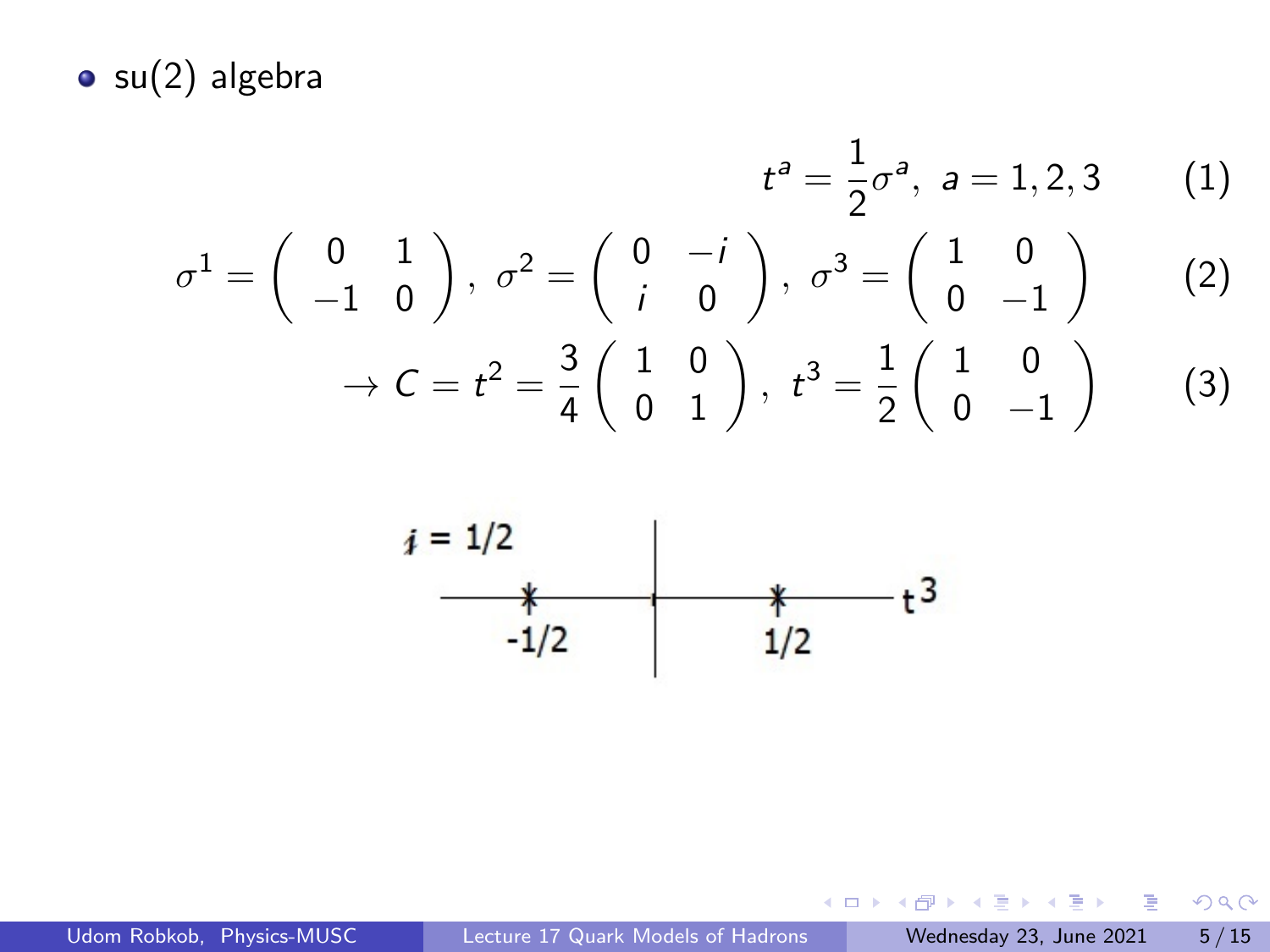<span id="page-5-0"></span> $\bullet$  su(3) algebra

$$
t^{a} = \frac{1}{2}\lambda^{a}, \quad a = 1, 2, ..., 8
$$
 (4)

$$
\lambda^{(1)} = \begin{pmatrix} 0 & 1 & 0 \\ 1 & 0 & 0 \\ 0 & 0 & 0 \end{pmatrix}, \quad \lambda^{(2)} = \begin{pmatrix} 0 & -i & 0 \\ i & 0 & 0 \\ 0 & 0 & 0 \end{pmatrix}, \quad \lambda^{(3)} = \begin{pmatrix} 1 & 0 & 0 \\ 0 & -1 & 0 \\ 0 & 0 & 0 \end{pmatrix}
$$

$$
\lambda^{(4)} = \begin{pmatrix} 0 & 0 & 1 \\ 0 & 0 & 0 \\ 1 & 0 & 0 \end{pmatrix}, \quad \lambda^{(5)} = \begin{pmatrix} 0 & 0 & -i \\ 0 & 0 & 0 \\ i & 0 & 0 \end{pmatrix}, \quad \lambda^{(6)} = \begin{pmatrix} 0 & 0 & 0 \\ 0 & 0 & 1 \\ 0 & 1 & 0 \end{pmatrix}
$$

$$
\lambda^{(7)} = \begin{pmatrix} 0 & 0 & 0 \\ 0 & 0 & -i \\ 0 & i & 0 \end{pmatrix}, \quad \lambda^{(8)} = \frac{1}{\sqrt{3}} \begin{pmatrix} 1 & 0 & 0 \\ 0 & 1 & 0 \\ 0 & 0 & -2 \end{pmatrix}.
$$

We observe that su(3) algebra has two diagonal metrices  $t^3$  and  $t^8$ . Their diagonal elements compose to be two dimension weight diagram coordinates as

$$
(\frac{1}{2},\frac{1}{2\sqrt{3}}), (-\frac{1}{2},\frac{1}{2\sqrt{3}}), (0,-\frac{1}{\sqrt{3}})
$$

 $\Omega$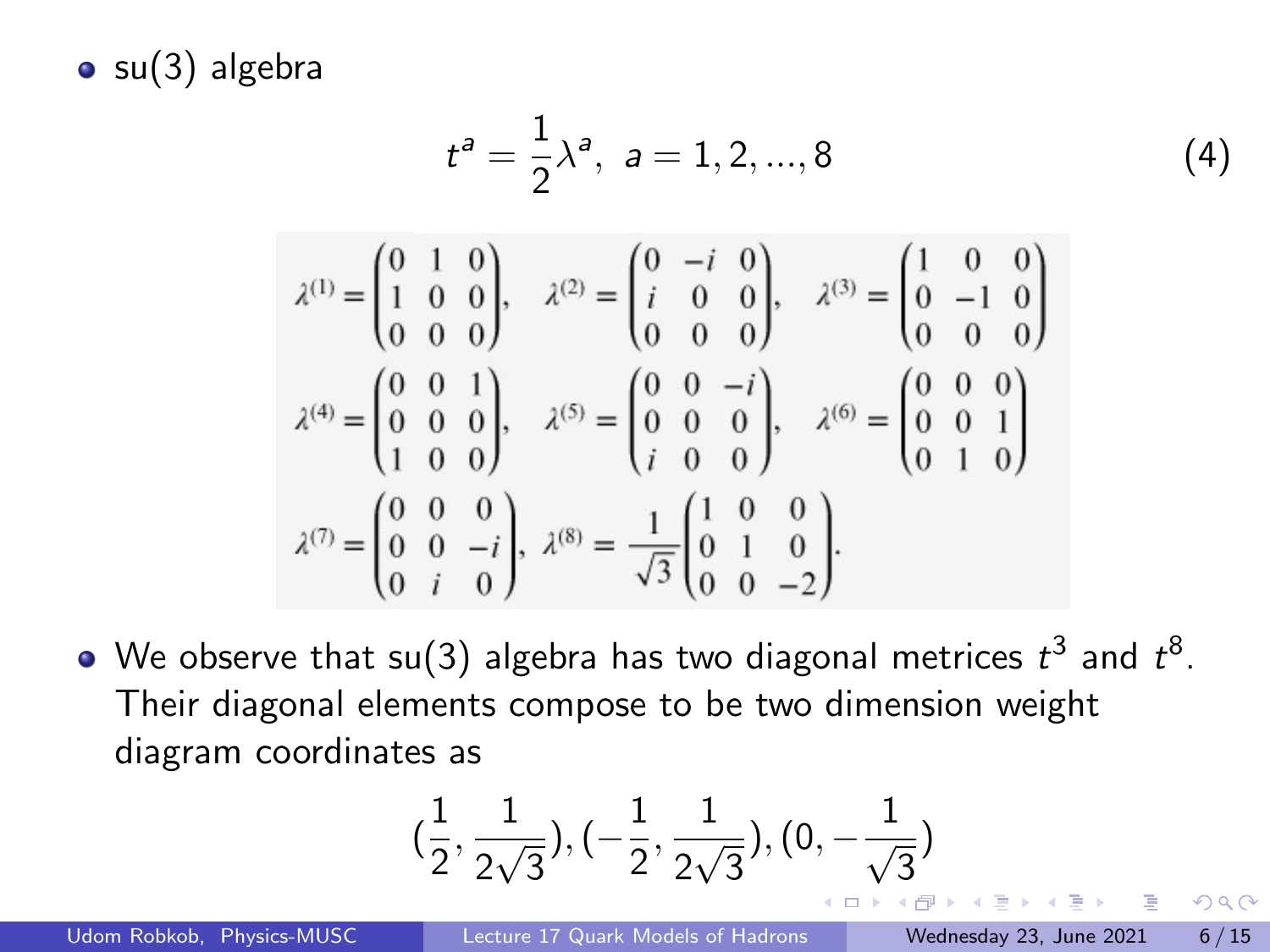• It has two casimir operators (hard to determine) and has three sets of ladder operators

$$
I^{\pm} = t^1 \pm it^2
$$
,  $V^{\pm} = t^4 \pm it^5$ ,  $U^{\pm} = t^6 \pm it^7$ 

 $\circ$  su(3) weight diagram



€⊡

 $QQ$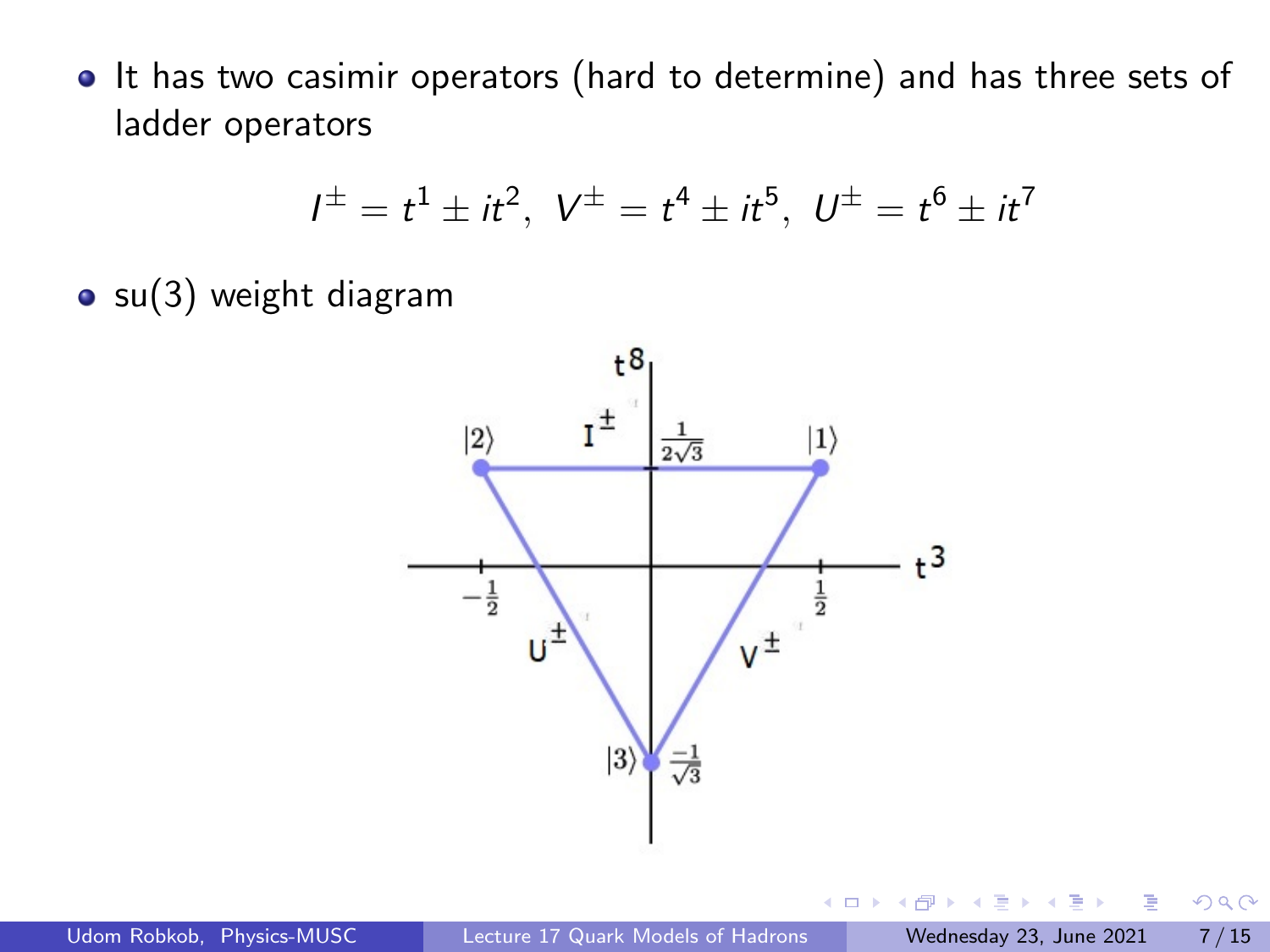## <span id="page-7-0"></span>su(2) Quark Models

 $\bullet$  su(2) representations for the quark model

$$
I^3 = t^3 \rightarrow \text{quark isospin doublet } (u, d)
$$

| Quarks | M(MeV/c <sup>2</sup> ) | Q(e)  | $I, I_3$ | В |  |
|--------|------------------------|-------|----------|---|--|
|        | 2.32                   | $+2,$ | 1/2, 1/2 |   |  |
|        | 4.71                   |       |          |   |  |
| IJ     | 2.32                   |       |          |   |  |
|        | 4.71                   |       | 1 / 2    |   |  |

Weight diagrams



 $\leftarrow$   $\Box$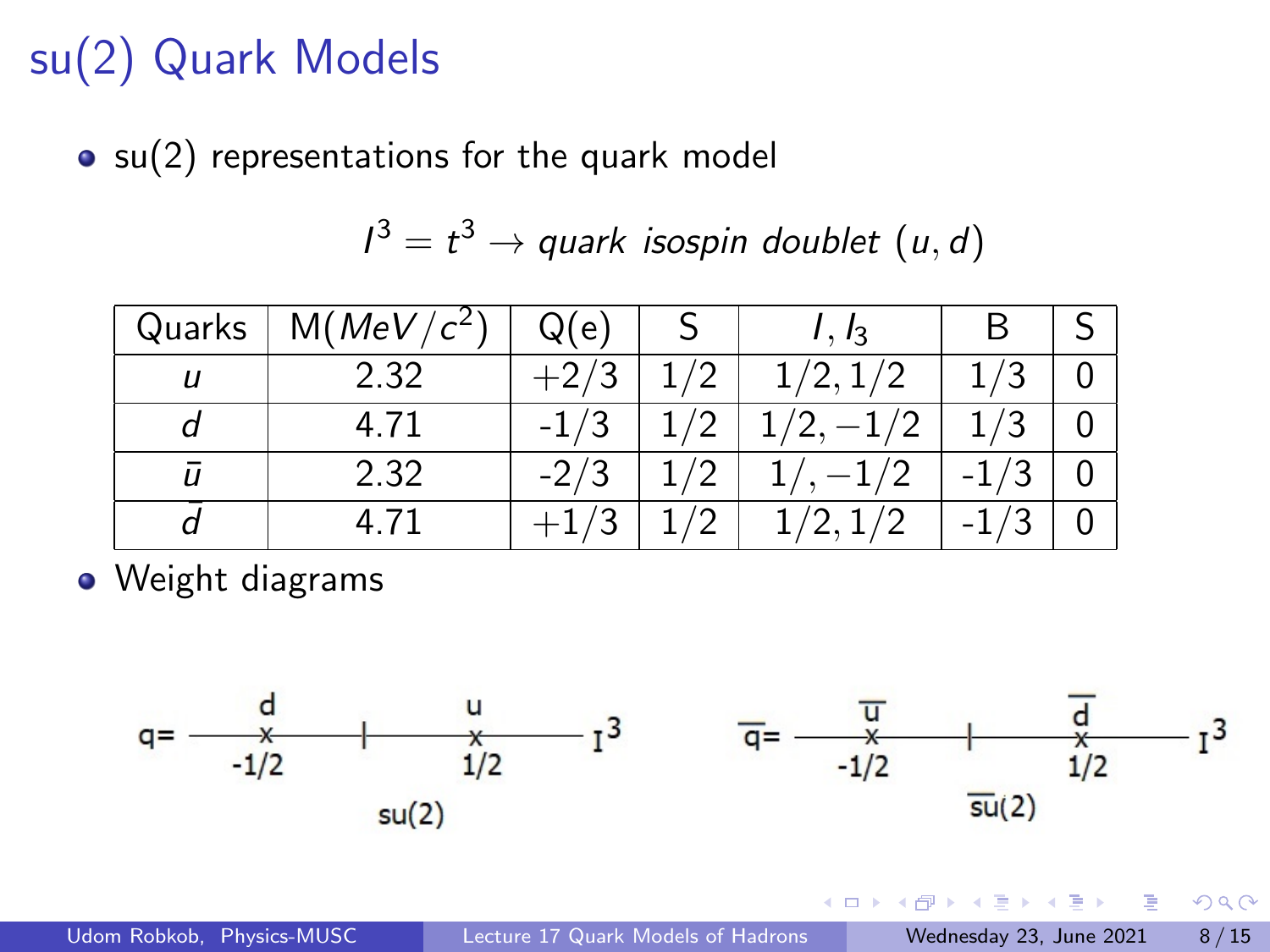<span id="page-8-0"></span> $\bullet$  Meson  $=$  quark-antiquark bound state

$$
|meson\rangle = q\bar{q} \rightarrow su(2) \otimes \bar{su}(2) = 2 \otimes \bar{2} = 3 \oplus 1
$$



Match to two lightest mesons = pions (isospin =  $1$ )

$$
\pi^{-}(-1) = d\bar{u}, \ \pi^{0}(0) = \frac{1}{\sqrt{2}}(u\bar{u} - d\bar{d}), \ \pi^{+}(+1) = u\bar{d}
$$
  
Pion masses  $M(\pi^{\pm} = 139.57 \text{MeV}/c^2, M(\pi^{0}) = 134.98 \text{MeV}/c^2$ .

 $\Omega$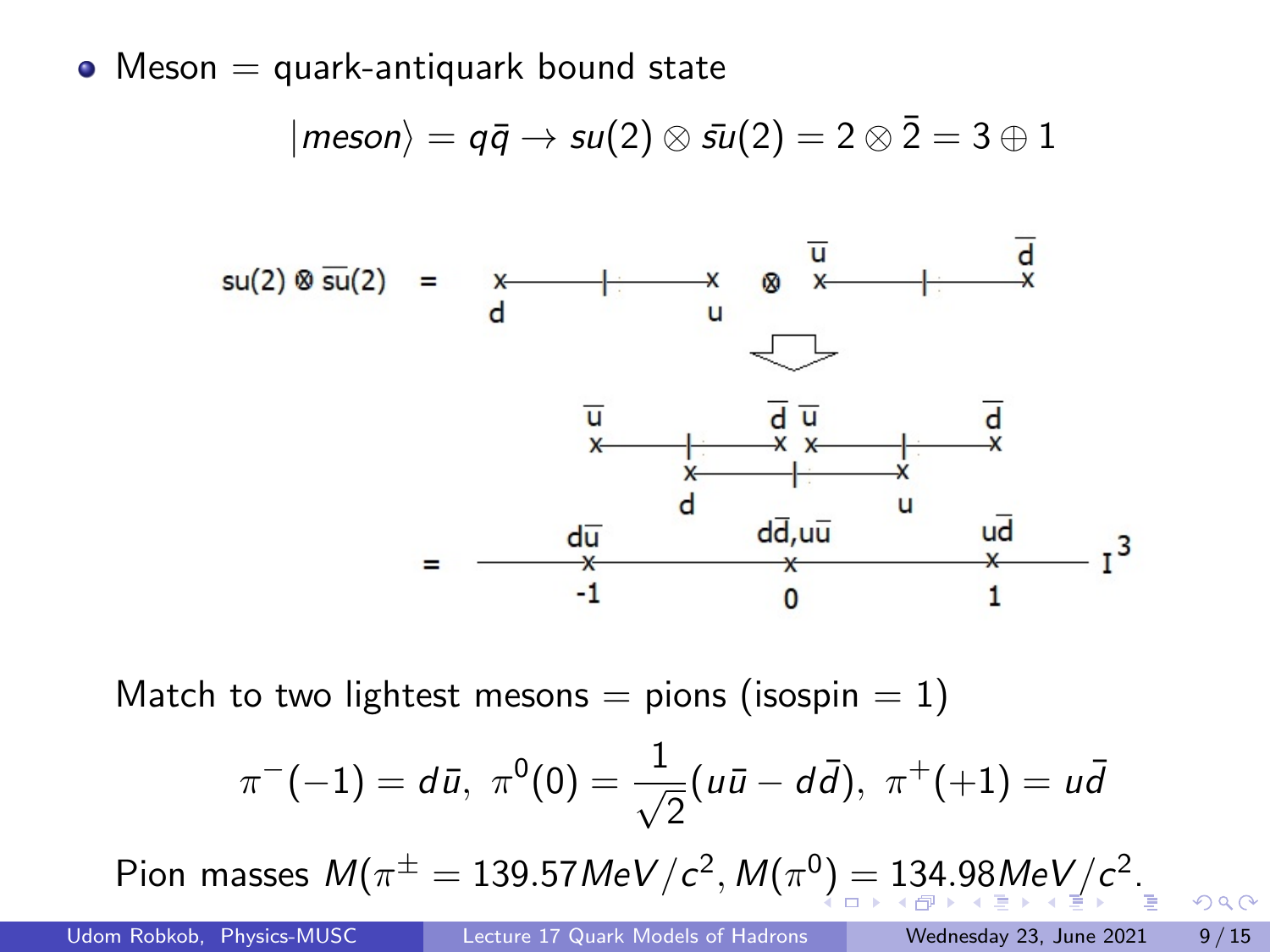<span id="page-9-0"></span> $\bullet$  Baryons  $=$  three quarks bound state

$$
|baryon\rangle = qqq \rightarrow su(2) \otimes su(2) \otimes su(2) = 2 \otimes 2 \otimes 2 = 4 \oplus 2 \oplus 2
$$



Match to two lightest baryo[n](#page-10-0)s  $p(1/2, +1/2) = uud, p(1/2, -1/2) = udd$  $p(1/2, +1/2) = uud, p(1/2, -1/2) = udd$  $p(1/2, +1/2) = uud, p(1/2, -1/2) = udd$  $p(1/2, +1/2) = uud, p(1/2, -1/2) = udd$  $p(1/2, +1/2) = uud, p(1/2, -1/2) = udd$  $p(1/2, +1/2) = uud, p(1/2, -1/2) = udd$  $p(1/2, +1/2) = uud, p(1/2, -1/2) = udd$  $p(1/2, +1/2) = uud, p(1/2, -1/2) = udd$  $p(1/2, +1/2) = uud, p(1/2, -1/2) = udd$  $p(1/2, +1/2) = uud, p(1/2, -1/2) = udd$  $p(1/2, +1/2) = uud, p(1/2, -1/2) = udd$  $p(1/2, +1/2) = uud, p(1/2, -1/2) = udd$  $p(1/2, +1/2) = uud, p(1/2, -1/2) = udd$ 

Udom Robkob, Physics-MUSC [Lecture 17 Quark Models of Hadrons](#page-0-0) Wednesday 23, June 2021 10 / 15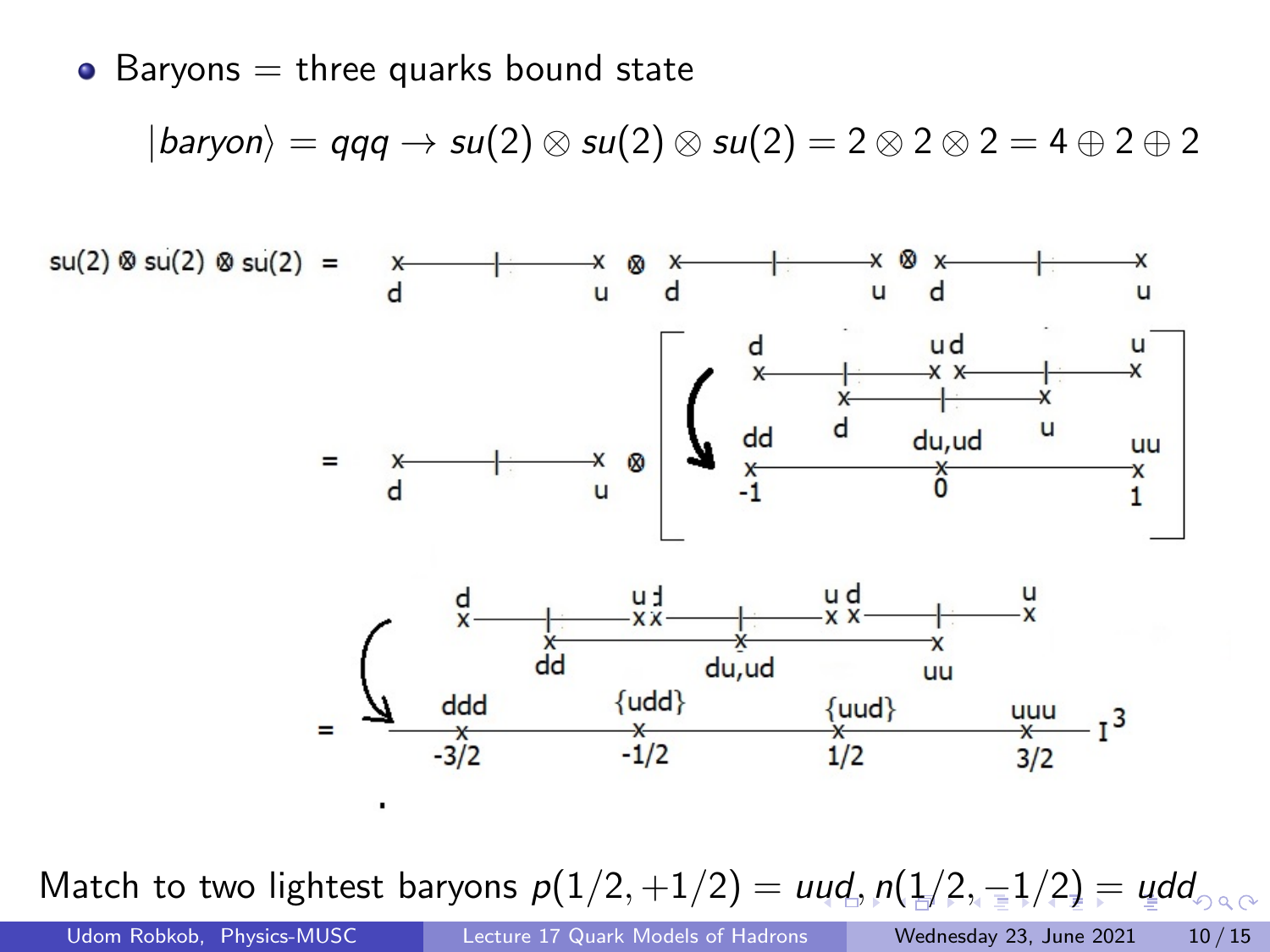### <span id="page-10-0"></span>su(3) Quark Models

 $\bullet$  su(2) representation

$$
(I_3, Y) = (t^3, \frac{2}{\sqrt{3}}t^8) \rightarrow \{u, d, s\}
$$

| Quark | M (MeV/ $c^2$ ) | Q(c)   | <b>Isospin</b> |   |  |
|-------|-----------------|--------|----------------|---|--|
|       |                 | $-1$ . |                | ◡ |  |
|       |                 |        |                |   |  |



 $\mathbf{h}$  $\rightarrow$   $\equiv$ J.

 $\sim$ 

4日下

÷,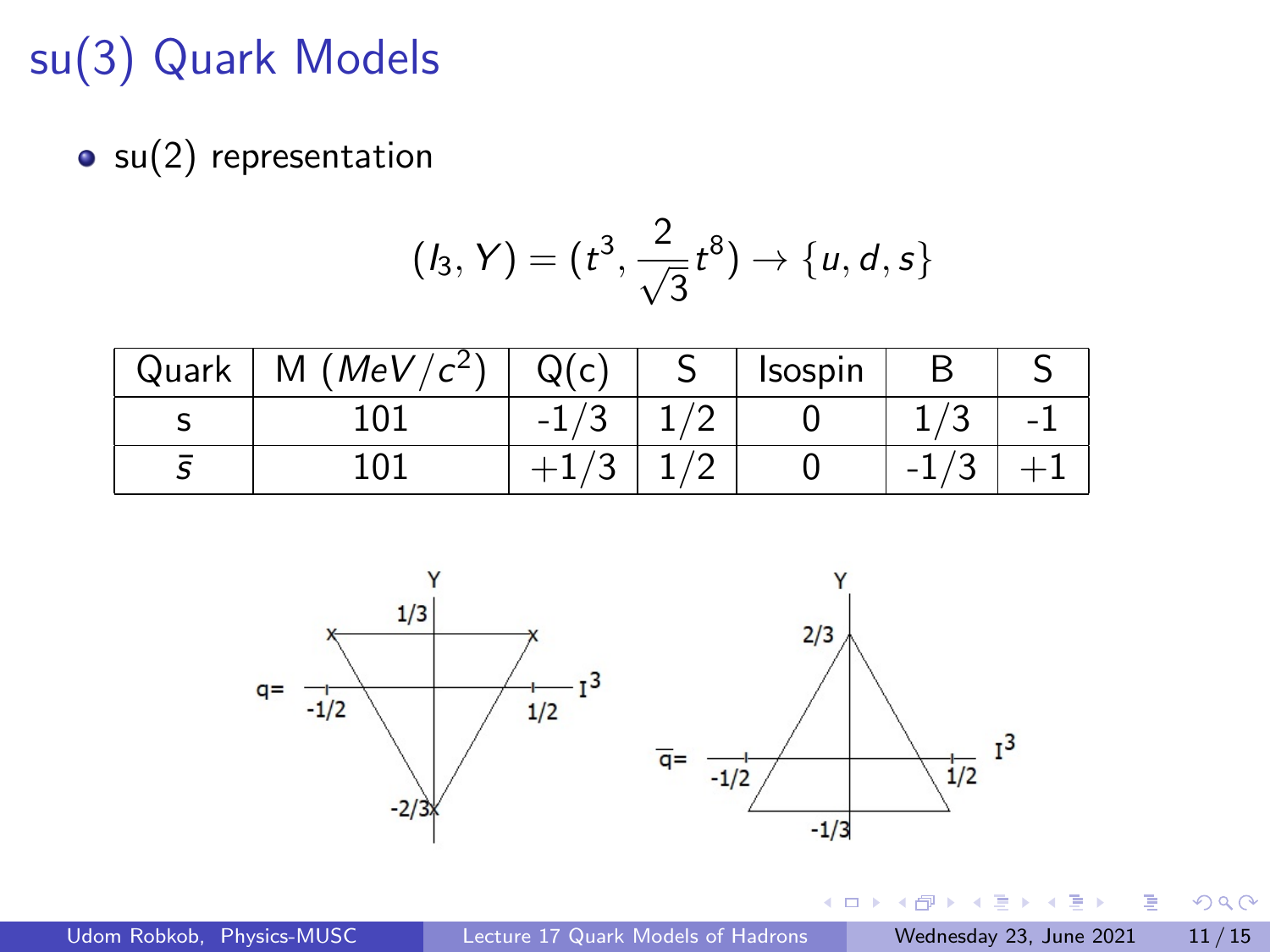$\bullet$  su(3) mesons

$$
meson = q\bar{q} \rightarrow su(3) \otimes \bar{su}(3) = 3 \otimes \bar{3} = 8 \oplus 1
$$



 $\sim$ 14.1 Þ

 $\mathbf{p}$  $\rightarrow$   $\equiv$   $\rightarrow$ 

 $\leftarrow$   $\Box$ ∢母  $299$ 

э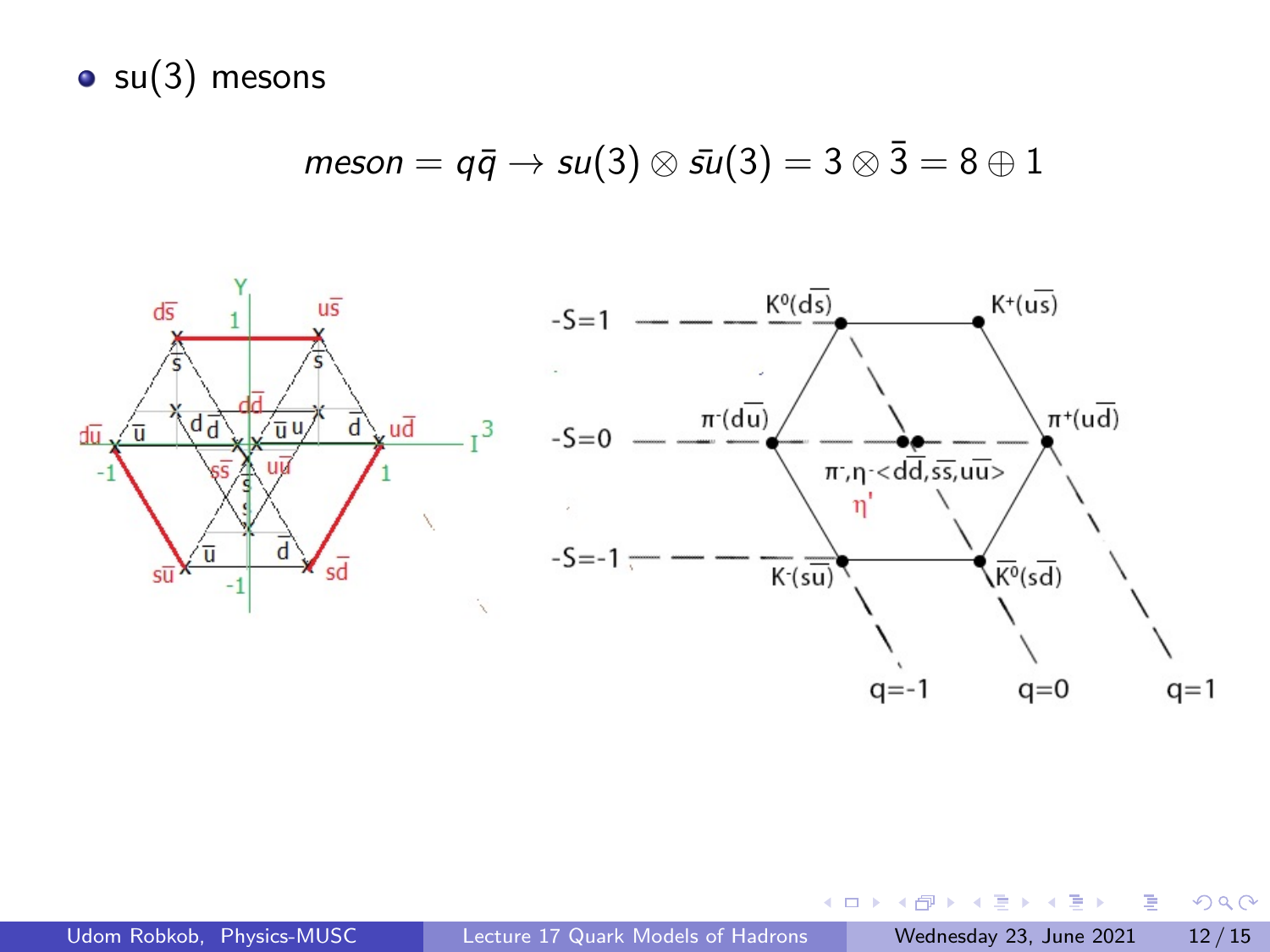$\bullet$  su(3) baryons

baryon = qqq  $\rightarrow$  su(3)  $\otimes$  su(3)  $\otimes$  su(3) = 10  $\oplus$  8  $\oplus$  8  $\oplus$  1



×  $\leftarrow \equiv$   $\rightarrow$ 

 $\leftarrow$   $\Box$ 

э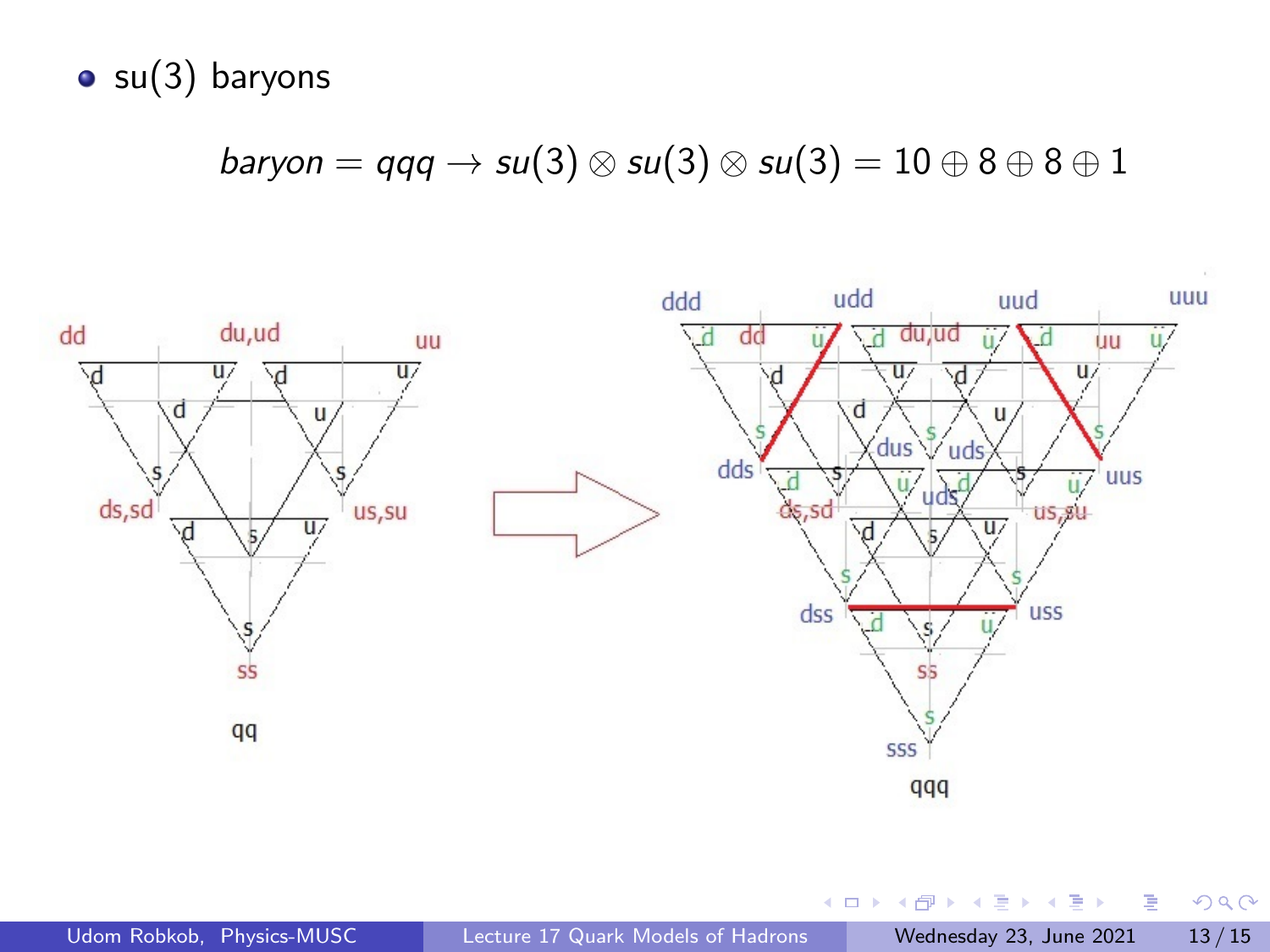$\bullet$  su(3) baryons (cont.)



 $\mathcal{A}$ Þ

×  $\leftarrow \equiv$   $\rightarrow$ 

 $\leftarrow$   $\leftarrow$   $\leftarrow$ 

 $\leftarrow$   $\Box$ 

÷,